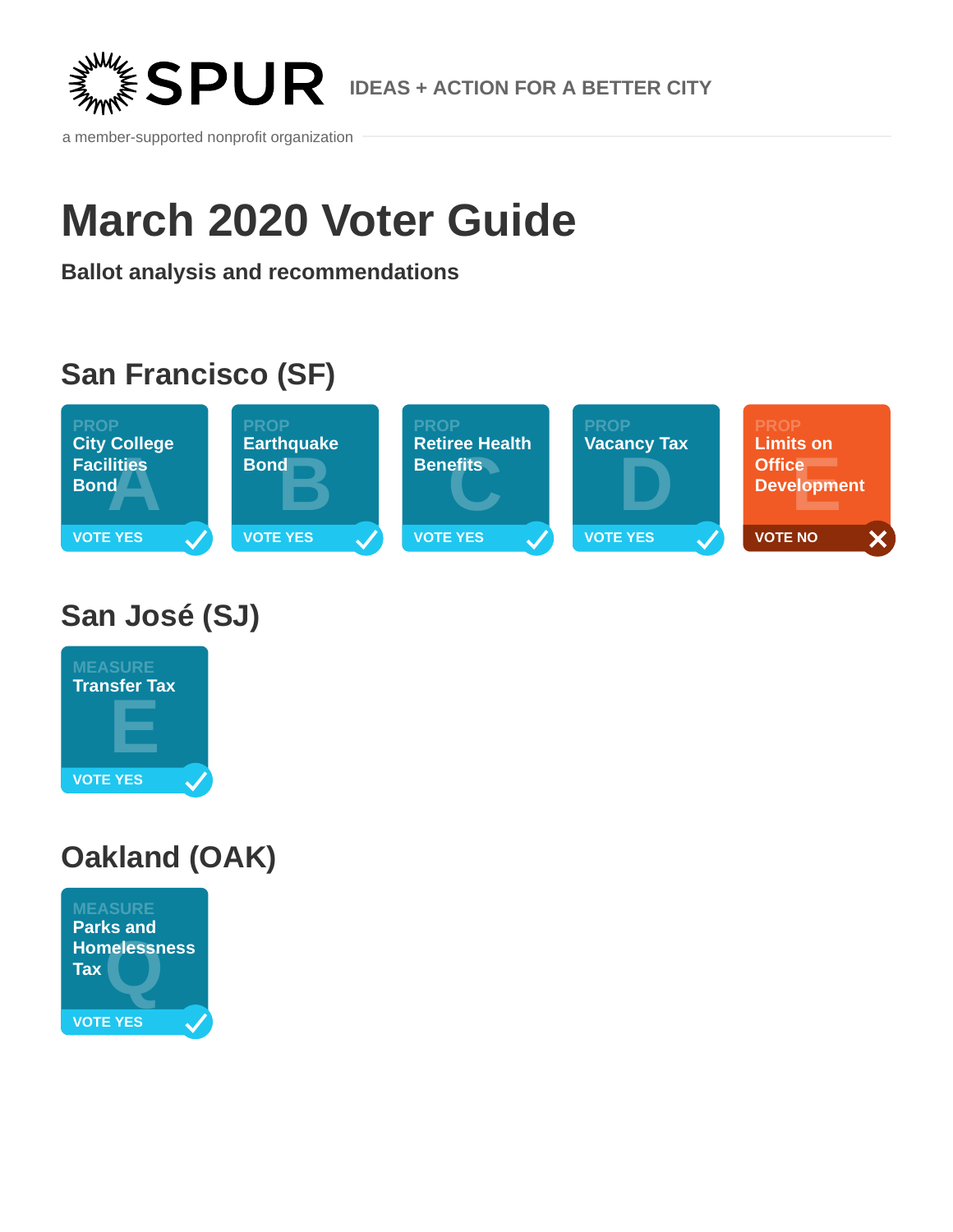# **SF Prop A City College Facilities Bond**

#### BOND

### **City College Job Training, Repair and Earthquake Safety Measure**

Authorizes City College of San Francisco to issue \$845 million in general obligation bonds for new construction and building upgrades across campus facilities.

**Vote YES**

### **SPUR's Recommendation**

There are good reasons to question this measure. It is a large bond request after a 14-year hiatus; cycling bonds more often would help CCSF stay on top of maintenance needs and could save voters money over time. Voters may be understandably skeptical about approving such a large bond in light of concerns over CCSF's accreditation crisis, historical management challenges, budget and enrollment.

However, SPUR recognizes that building upgrades are decades overdue and that investments in new academic facilities are critical to CCSF's success. In a rapidly changing and inequitable economy, San Francisco must continue to invest in the success of CCSF and the opportunities it provides.

Read our complete analysis at [spurvoterguide.org](https://spurvoterguide.org/)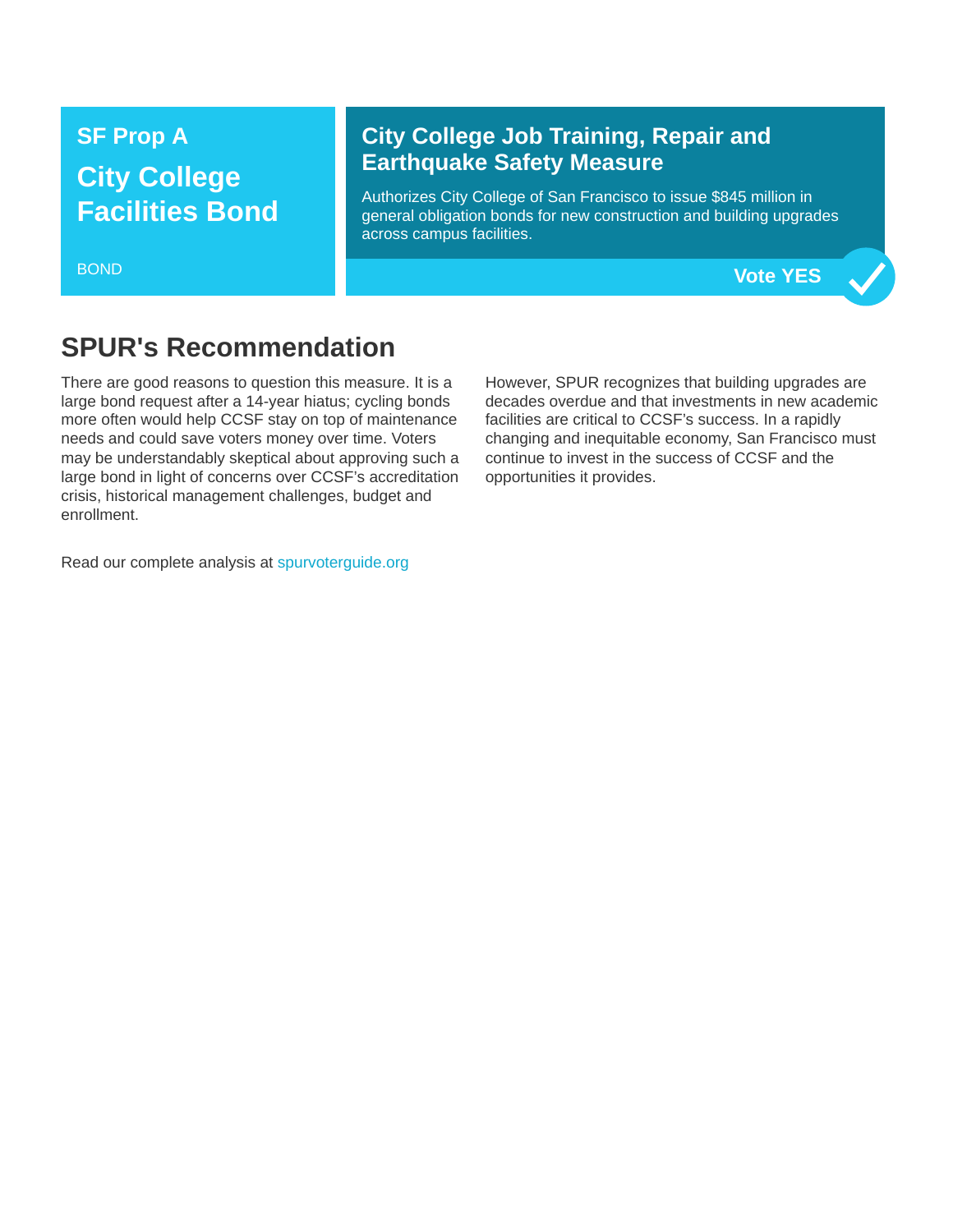### **SF Prop B Earthquake Bond**

#### **Earthquake Safety and Emergency Response Bond**

Authorizes \$628.5 million in general obligation bonds to retrofit emergency management facilities and infrastructure to make them resilient to earthquakes.

#### BOND

### **SPUR's Recommendation**

SPUR believes that seismic preparedness is a public health and safety issue deserving of public investment. That's why we supported both the 2010 and 2014 ESER bonds, which have funded:

• A vulnerability assessment of all 44 neighborhood firehouses and retrofits to 37 of them, including three full replacements

• Upgrades to the firefighting water system, including water supply retrofits and the construction of 30 new cisterns around the city

• Renovations and upgrades to nine of 12 district police stations and the construction of the brand-new Public Safety Building in Mission Bay

While debating the merits of Prop.  $B$  — the third, and by far the largest, bond in the city's 10-year capital program — the SPUR Board of Directors wished for more details on how the money would be spent, how much total investment in the seismic performance of disaster facilities

Read our complete analysis at [spurvoterguide.org](https://spurvoterguide.org/)

is needed and how much further along this relatively large bond would get the city toward its seismic safety targets. However, we also recognize that complete seismic and disaster safety is not an achievable end state: Building codes and engineering standards change, policies change, and human knowledge regarding best practices in disaster management grows with each event. San Francisco and other cities will probably always need to invest in catching older buildings up to modern codes and maintaining infrastructure in a state of good repair. This bond would complete the program envisioned in the 10 year capital plan and would address many or most of the critical risks to emergency management infrastructure that the city identified after the Loma Prieta earthquake. SPUR has a considerable body of work on seismic safety, and we have long supported San Francisco's earthquake safety programs, targets and goals. We continue to believe that significant reinvestment in lifeline public infrastructure is a critical priority.

**Vote YES**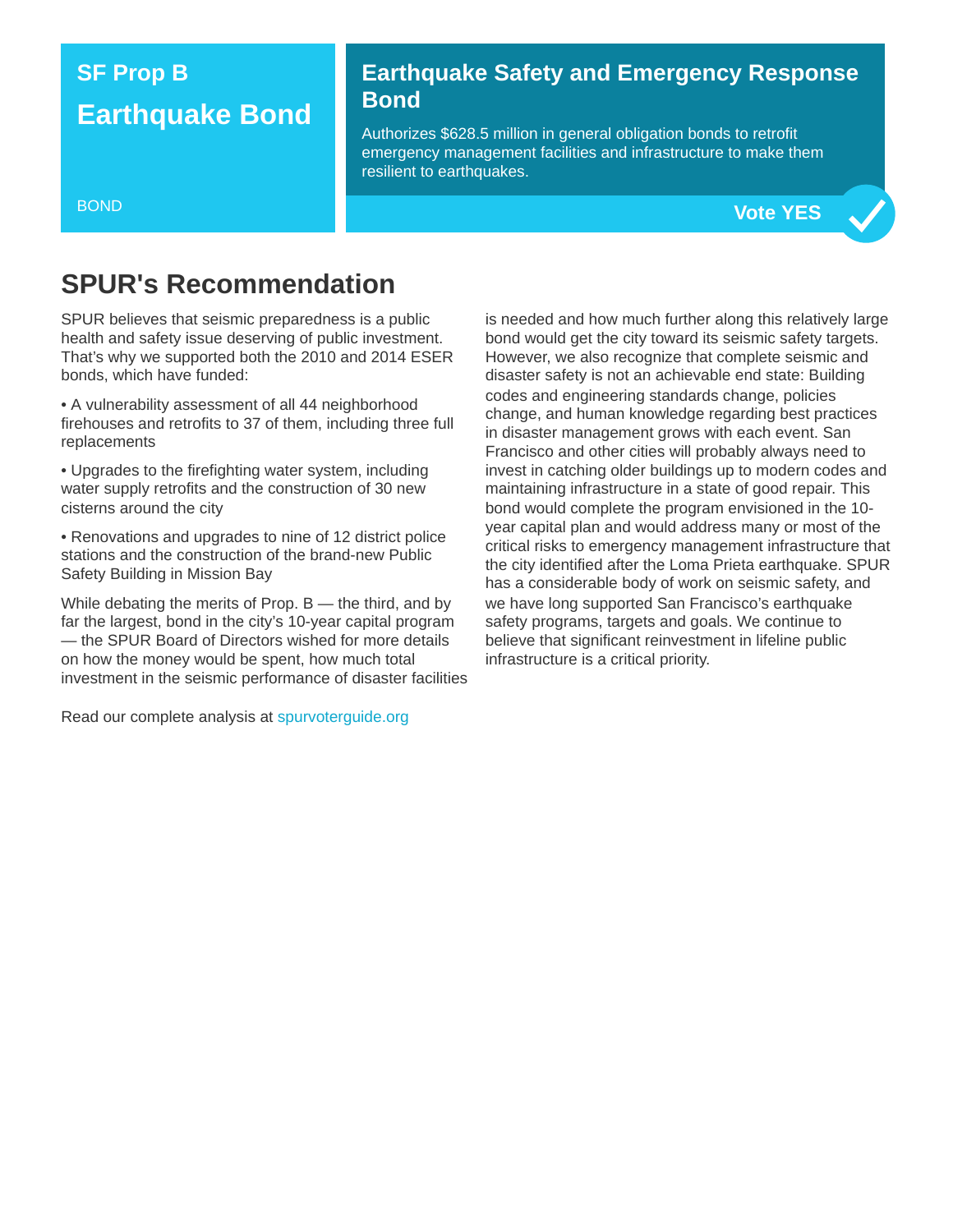# **SF Prop C Retiree Health Benefits**

#### CHARTER AMENDMENT

#### **Retiree Health Care Benefits for Former Housing Authority Employees**

Extends San Francisco's retiree health benefits to former employees of the San Francisco Housing Authority.



**Vote YES**

### **SPUR's Recommendation**

The eligibility of approximately 25 employees for retiree health benefits may seem like a small matter to take to the voters, but because eligibility is defined in the City Charter, there is no other way to modify the rules. Prop. C would prevent long-time Housing Authority employees from having to start at zero in accruing retiree benefits,

Read our complete analysis at [spurvoterguide.org](https://spurvoterguide.org/)

increasing the likelihood that they will be able to retire. This is a matter of enormous consequence for the affected employees, who include current and former public housing residents and very-low-income earners. Both the population at risk and the small financial cost to the city make this measure worthy of support.

#### **SF Prop D**

### **Vacancy Tax**

### **Vacancy Tax**

Establishes a graduated annual tax on vacant commercial properties in certain areas of San Francisco.

TAX

### **SPUR's Recommendation**

Commercial vacancies hurt San Francisco neighborhoods. It's clear that there are a number of reasons behind vacancies and that speculative landlords are just one part of the problem. Small business owners, landlords, district supervisors and city staff all agree that major reform of city processes is needed to help fill vacant commercial space. Supervisor Peskin is committed to a package of legislation in the coming months that will provide business fee relief, more flexibility and streamlined processes. In concert with these other important changes, Prop. D could be an effective tool to push property owners to put their buildings into active use. The tax is certainly imperfect, but it has been thoughtfully tailored to protect small businesses and landlords who are

Read our complete analysis at [spurvoterguide.org](https://spurvoterguide.org/)

acting in good faith. Importantly, the Board of Supervisors could revisit the tax and amend it as circumstances change.

Empty storefronts are bad for cities. They impact safety and threaten the physical and social cohesion of neighborhoods. SPUR hopes that Prop. D sparks a reimagining of how to plan for commercial space in San Francisco. The city needs a comprehensive effort to reform zoning, tackle the broader changes to retail, address barriers to opening small businesses and double down on the work to create dense, walkable neighborhoods — the places where businesses and people want to be.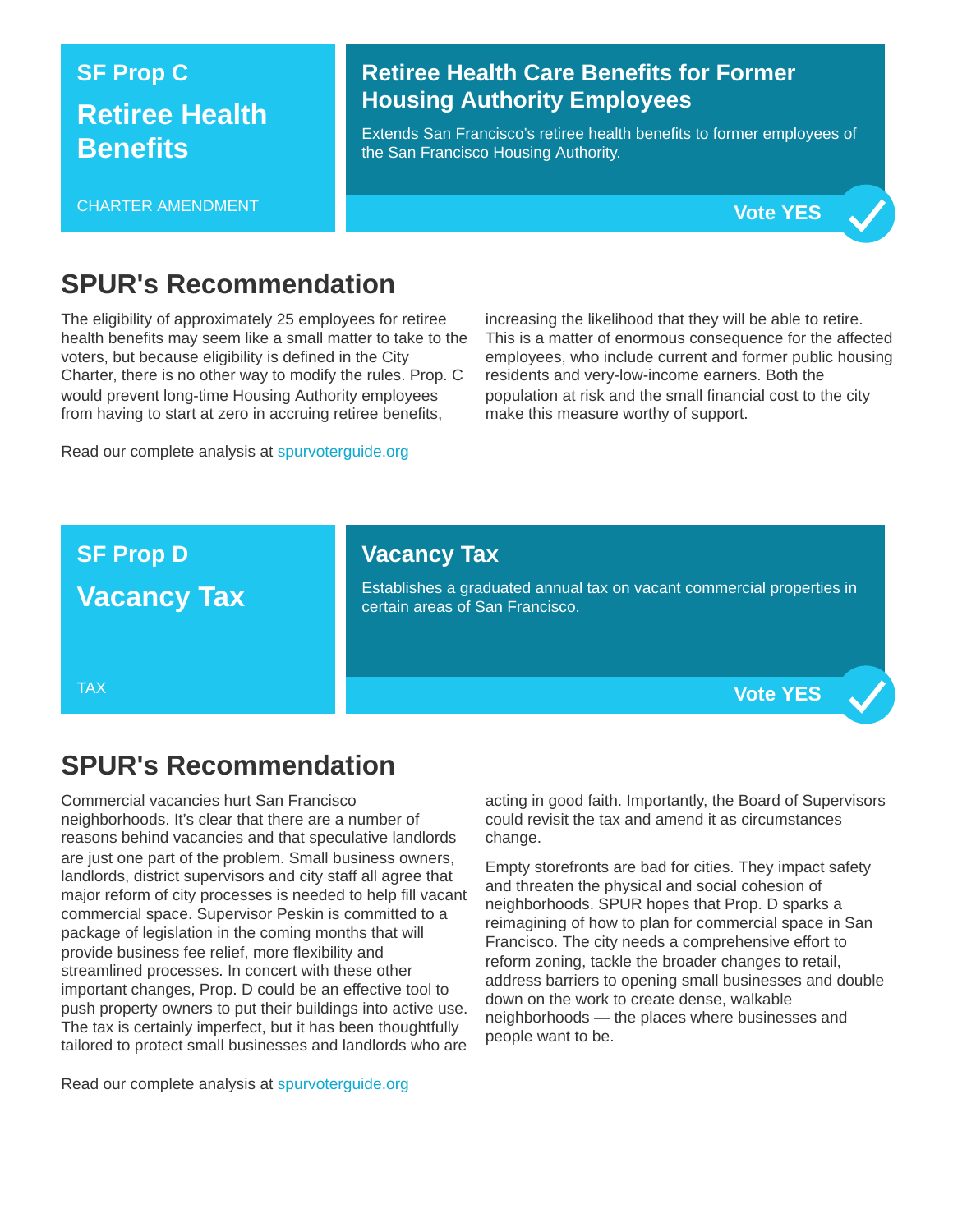# **SF Prop E Limits on Office Development**

#### **ORDINANCE**

#### **Limits on Office Development**

Links the approval of new office development to the construction of affordable housing and changes the Planning Commission's criteria for approvals.



### **SPUR's Recommendation**

While SPUR agrees that the city and region have not figured out how to grow gracefully, we resist this measure's presumption that limiting job growth will make San Francisco more affordable. Prop. E would not create new affordable housing and would likely decrease an existing source of affordable housing funding. In addition, by limiting the supply of commercial space, this measure would continue to increase office rents and force out small businesses, nonprofits and companies that employ middle-wage workers.

SPUR believes that a mix of commercial and residential growth is important to the health of a community, and we recognize how much more work San Francisco must do to

Read our complete analysis at [spurvoterguide.org](https://spurvoterguide.org/)

build affordable housing. However, we believe that it makes more sense to seek a balance of jobs and housing at the regional level. Today's economy and housing market are regional. People often change jobs within the region without moving, or they move to new homes without switching jobs.

We believe that far better ways to address the challenges facing San Francisco are to build more housing across the region that is affordable to middle- and lower-income households, to invest more in the infrastructure and services that meet the needs of people who live and work in San Francisco and to focus on lifting up those left out of the Bay Area's economic boom.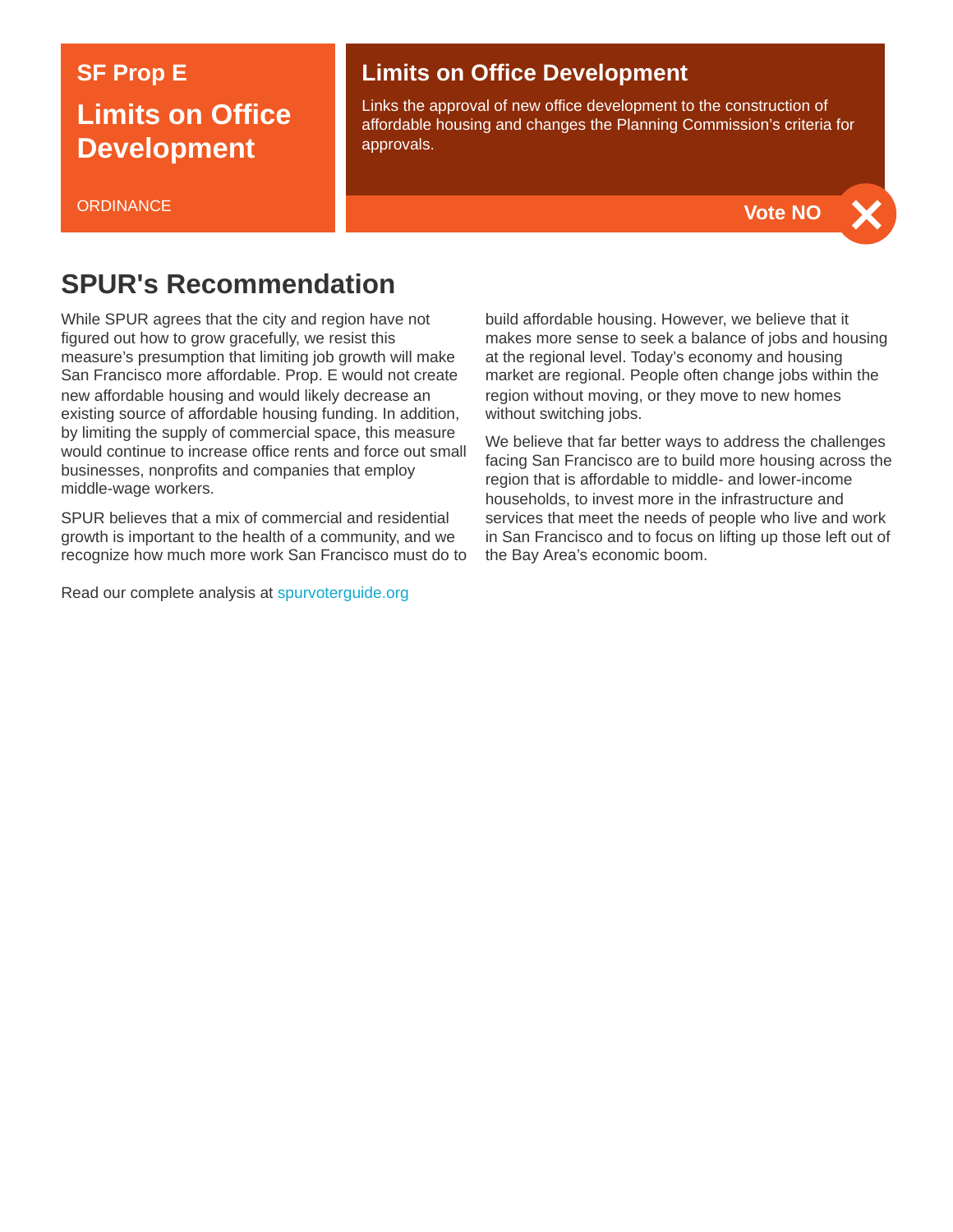### **SJ Measure E Transfer Tax**

#### **Real Property Transfer Tax**

Creates a transfer tax for both commercial and residential properties to provide a new revenue source to the City of San Jose General Fund.

**ORDINANCE** 



### **SPUR's Recommendation**

There is a critical need to proactively address and finance affordable housing and homelessness prevention in San Jose. The city is substantially behind on its goal to produce 25,000 housing units, and homelessness has spiked nearly 42 percent in two years. Measure E is a key potential funding source that could help to alleviate the housing shortage by enabling the creation of thousands of affordable homes for all kinds of San Jose residents.

While Measure E's aim is an important one, the SPUR Board of Directors was torn over whether a general tax is the right mechanism since its revenue could not be designated for a specific purpose. Although the City

Read our complete analysis at [spurvoterguide.org](https://spurvoterguide.org/)

Council adopted a series of additional resolutions to ensure how these funds would be used, we have concerns about the security of the revenue over time. That said, considering the gravity of the current housing crisis and the time lost on a previous funding measure that didn't pass, we support the city's efforts to ensure passage of this measure and secure funding for these critical needs.